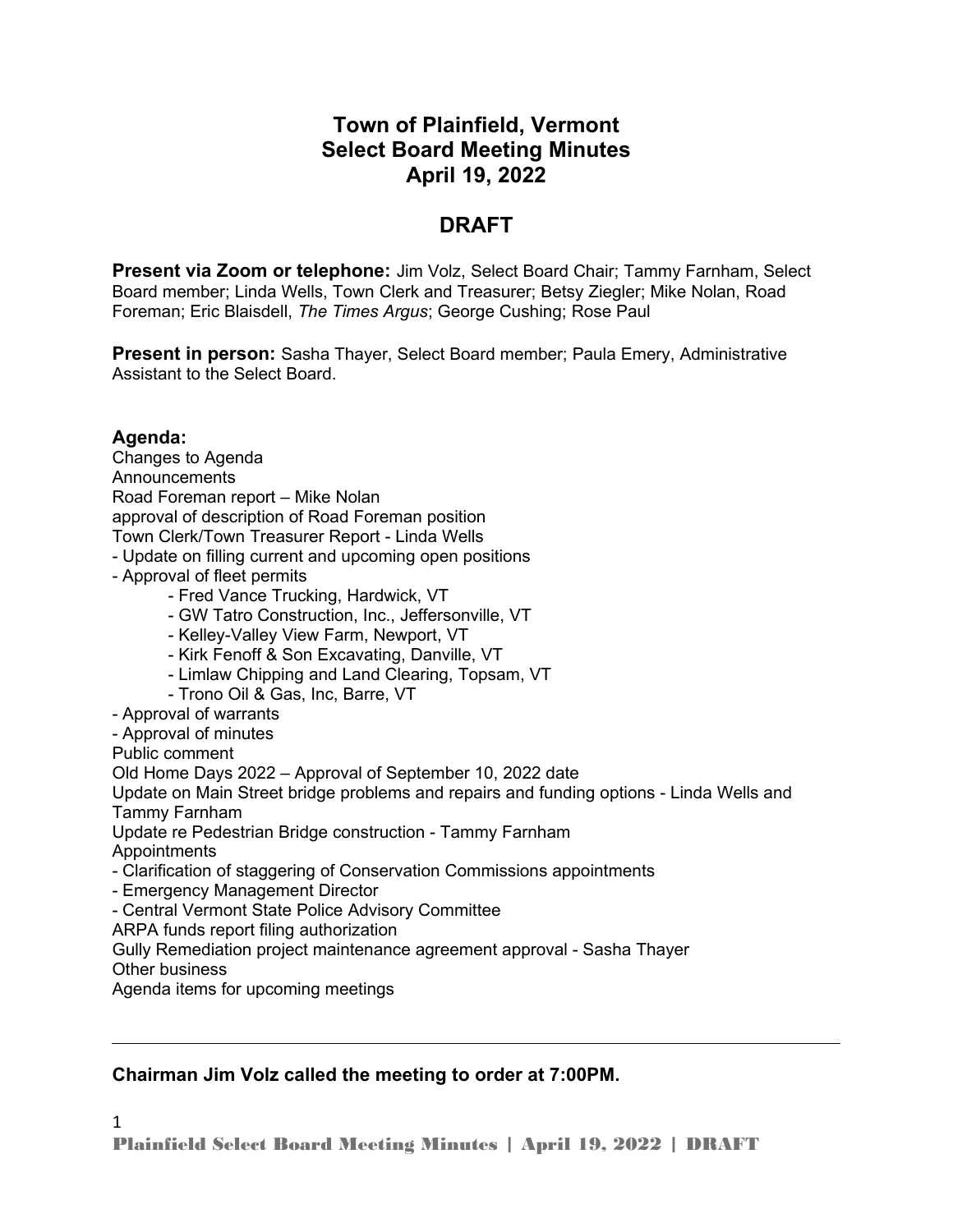### **Changes to Agenda**

Add parking along roadsides; move Main Street Bridge to the end of the Town Clerk's Report; return Public Comment to the beginning of the meeting in future meetings. Add Farnham Excavating and Landscaping, LLC to fleet permits.

### **Announcements**

There were no announcements.

#### **Road Foreman report – Mike Nolan**

Nolan reported that the roads are improving slowly, but some of them degrade from one day to the next.

### **Approval of Description of Road Foreman Position**

Farnham reported that she searched websites from other towns for Road Foreman job descriptions. She will circulate them to the Select Board and Mike Nolan. **Farnham requested a special meeting to review the job descriptions and the motion carried. The special meeting will take place on Thursday, April 21 at 7:15AM.**

Thayer raised the issue of roadside parking at local businesses. Nolan reported five to six cars parked on the travel portion of the road at one business earlier in the day. **Volz moved to authorize Thayer to speak to the property/business owner in person to request that employees and customers do not park on the road and the motion carried.** 

## **Gully Remediation Project Maintenance Agreement Approval - Sasha Thayer**

There was extensive review of information contained in the Maintenance Agreement, also covered in previous meetings. Thayer suggested that the town could ask for a volunteer to check the gully for the town and proposed asking George Springston to do it.

**Thayer moved that, in response to the email that Christian Meyer (CVRPC) received from Karen Bates of Department of Environmental Conservation outlining and clarifying what the limitations of the town's responsibilities will be, that we let them know that's okay and we or they come up with some language to make the addition to what was already sent to them. Thayer and Volz voted for the motion and Farnham voted against.** 

Thayer noted that the town is expected to sign the agreement in April. **Thayer will have the document ready for the Thursday, April 21 Special Meeting.**

Betsy Ziegler stated that the gully is visible from her farm and that it is very wide and is the height of the entire bluff. The soil is completely bare, which is a recent development. She will send a photo to the Select Board.

## **Town Clerk/Town Treasurer Report - Linda Wells**

Update on Filling Current and Upcoming Open Positions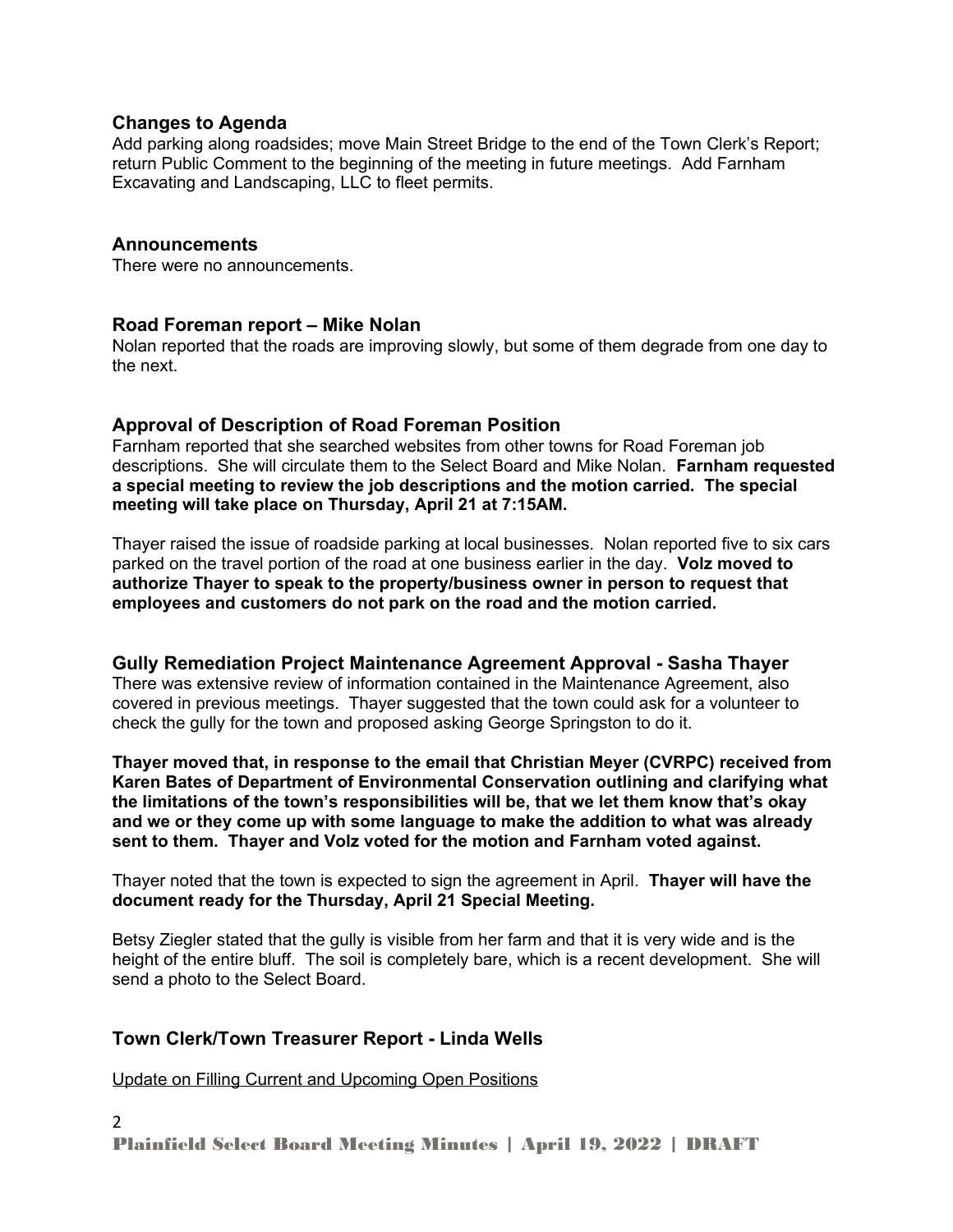Wells stated that she placed ads in the local papers. **Volz moved to give Farnham authorization to post the ads on internet sites and the motion carried.** 

#### Approval of Fleet Permits

Fred Vance Trucking, Hardwick, VT GW Tatro Construction, Inc., Jeffersonville, VT Kelley-Valley View Farm, Newport, VT Kirk Fenoff & Son Excavating, Danville, VT Limlaw Chipping and Land Clearing, Topsam, VT Trono Oil & Gas, Inc, Barre, VT Farnham Excavating and Landscaping, LLC, Plainfield, VT **Volz moved to approve the fleet permits and the motion carried.** 

#### Approval of Warrants

Accounts Payable April 7; Payroll April 8 and 15. Farnham moved to approve the warrants and the motion carried.

#### Approval of Minutes

**Farnham moved to approve the Select Board minutes for March 23 and the motion carried**. Thayer noted that the minutes from April 5 contained the entire chart of appointments which included some positions that are not appointed by the Select Board, such as the Assistant Clerk. Also, the appointment of Bob Atchinson as Energy Coordinator was on this meeting's agenda, but he was appointed in the April 5 minutes. Thayer has not reviewed the Conservation Commission terms yet, so this will item be moved to a future meeting's agenda. **Volz moved to approve the April 5 meeting minutes. Volz and Thayer approved the minutes and Farnham abstained because she was not present.** 

### **Update on Main Street bridge problems and repairs and funding options - Linda Wells and Tammy Farnham**

Wells stated that at budget time the Main Street Bridge repairs were discussed and the Select Board approved a \$225,000.00 Structures Grant from the State with a 10% town match of \$22,000.00. She submitted that grant application and another for \$13,000.00 for engineering for the East Hill Culvert Project.

Wells requested clarification about whether the Select Board intends to accept the grant for the Main Street Bridge repairs. Her concern is that the Select Board did not budget the full \$60,000.00 needed if they decide to go with the higher grant amount suggested by VHB Engineering and Ross Gouin of VTrans.

Farnham stated that the town's share of the larger grant is 20%, which will be \$75,000.00. At issue is whether the town will pay more to keep the bridge open for one lane traffic. Closing the bridge to do the repairs will save \$150,000.00 by eliminating the cost of traffic control, but the townspeople have expressed clearly that closing the bridge is not an option. The Structures Grant is not going to be enough to fund the bridge repairs. VHB Engineering found \$375,000.00 in funding that will cover completion of the entire project, \$75,000.00 of which is the town's share. There is no need to use the entire grant if the project comes in under that amount.

There were no decisions made on this item and will be revisited in a future meeting.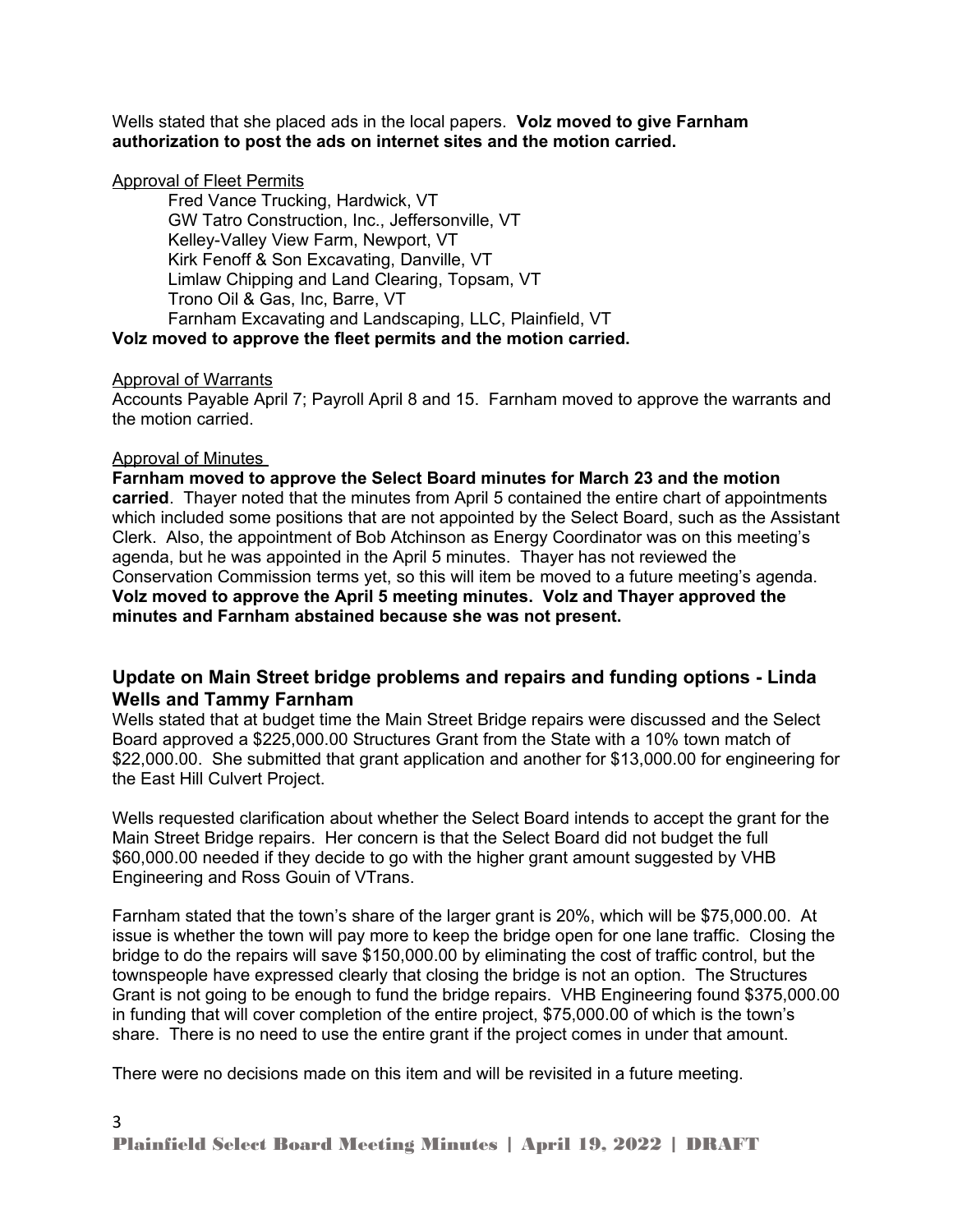#### **Public Comment**

There was no public comment.

### **Approval of September 10, 2022 for Old Home Day 2022**

Thayer spoke with Greg Light, Fire Chief, who approved the date of Old Home Day for the Fire Department. **Thayer moved to approve September 10, 2022 as the date for Old Home Days and the motion carried.**

#### **Update on Pedestrian Bridge Construction - Tammy Farnham**

George Cushing inquired about the progress of the project and about the 8-10' gap at the end of the bridge. Farnham reported that the project work continues and that the gap will be covered by a handrail.

### **Clarification of staggering of Conservation Commissions appointments & Emergency Management Director Appointment**

Thayer requested to continue as Emergency Management Director and to be appointed to represent the town on the Central Vermont State Police Advisory Committee. **Volz moved to appoint Sasha Thayer as Emergency Management Director, and the motion carried.** The appointment of a representative to the State Police Advisory Committee was tabled to the May 3 meeting.

#### **ARPA funds report filing authorization**

Farnham asked about ARPA Committee conflict of interest and requested that the Select Board re-open it to people who those who were turned away due to conflict of interest, such as a representative from the Water and Wastewater Commission.

Volz requested that Thayer and Farnham review the materials on ARPA filing as soon as possible. The town's decision must be filed by April 30.

There was discussion about the role of Account Administrator and Contact for Reporting for ARPA. **Farnham moved to appoint the Town Treasurer Contact for Reporting for the ARPA funding, and the motion carried.** 

The appointments will be revisited at the April 21 meeting.

#### **Thayer moved that Plainfield take the approach of the Standard Option for the ARPA funding and the motion carried.**

#### **Other Business**

There was no other business.